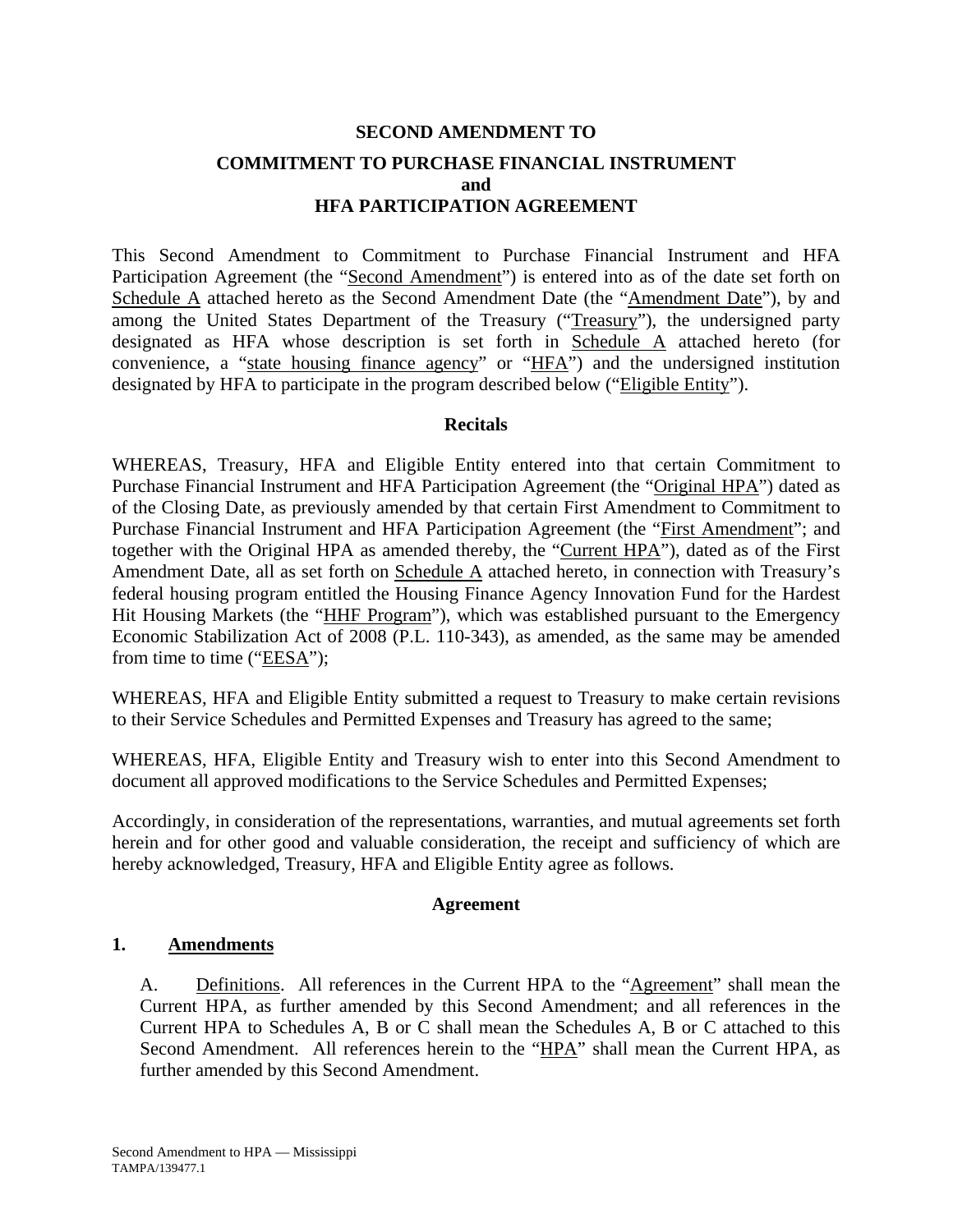B. Schedule A. Schedule A attached to the Current HPA is hereby deleted in its entirety and replaced with Schedule A attached to this Second Amendment.

C. Schedule B. Schedule B attached to the Current HPA is hereby deleted in its entirety and replaced with Schedule B attached to this Second Amendment.

D. Schedule C. Schedule C attached to the Current HPA is hereby deleted in its entirety and replaced with Schedule C attached to this Second Amendment.

## **2. Representations, Warranties and Covenants**

A. HFA and Eligible Entity. HFA and Eligible Entity, each for itself, make the following representations, warranties and covenants to Treasury and the truth and accuracy of such representations and warranties and compliance with and performance of such covenants are continuing obligations of HFA and Eligible Entity, each as to itself. In the event that any of the representations or warranties made herein cease to be true and correct or HFA or Eligible Entity breaches any of its covenants made herein, HFA or Eligible Entity, as the case may be, agrees to notify Treasury immediately and the same shall constitute an Event of Default under the HPA.

(1) HFA and Eligible Entity each hereby certifies, represents and warrants as of the date hereof that each of the representations and warranties of HFA or Eligible Entity, as applicable, contained in the HPA are true, correct, accurate and complete in all material respects as of the date hereof. All covenants of HFA or Eligible Entity, as applicable, contained in the HPA shall remain in full force and effect and neither HFA, nor Eligible Entity is in breach of any such covenant.

(2) Eligible Entity has the full corporate power and authority to enter into, execute, and deliver this Second Amendment and any other closing documentation delivered to Treasury in connection with this Second Amendment, and to perform its obligations hereunder and thereunder.

(3) HFA has the full legal power and authority to enter into, execute, and deliver this Second Amendment and any other closing documentation delivered to Treasury in connection with this Second Amendment, and to perform its obligations hereunder and thereunder.

## **3. Miscellaneous**

A. The recitals set forth at the beginning of this Second Amendment are true and accurate and are incorporated herein by this reference.

B. Capitalized terms used but not defined herein shall have the meanings ascribed to them in the HPA.

C. Any provision of the HPA that is determined to be prohibited or unenforceable in any jurisdiction shall, as to such jurisdiction, be ineffective to the extent of such prohibition or unenforceability without invalidating the remaining provisions of the HPA, and no such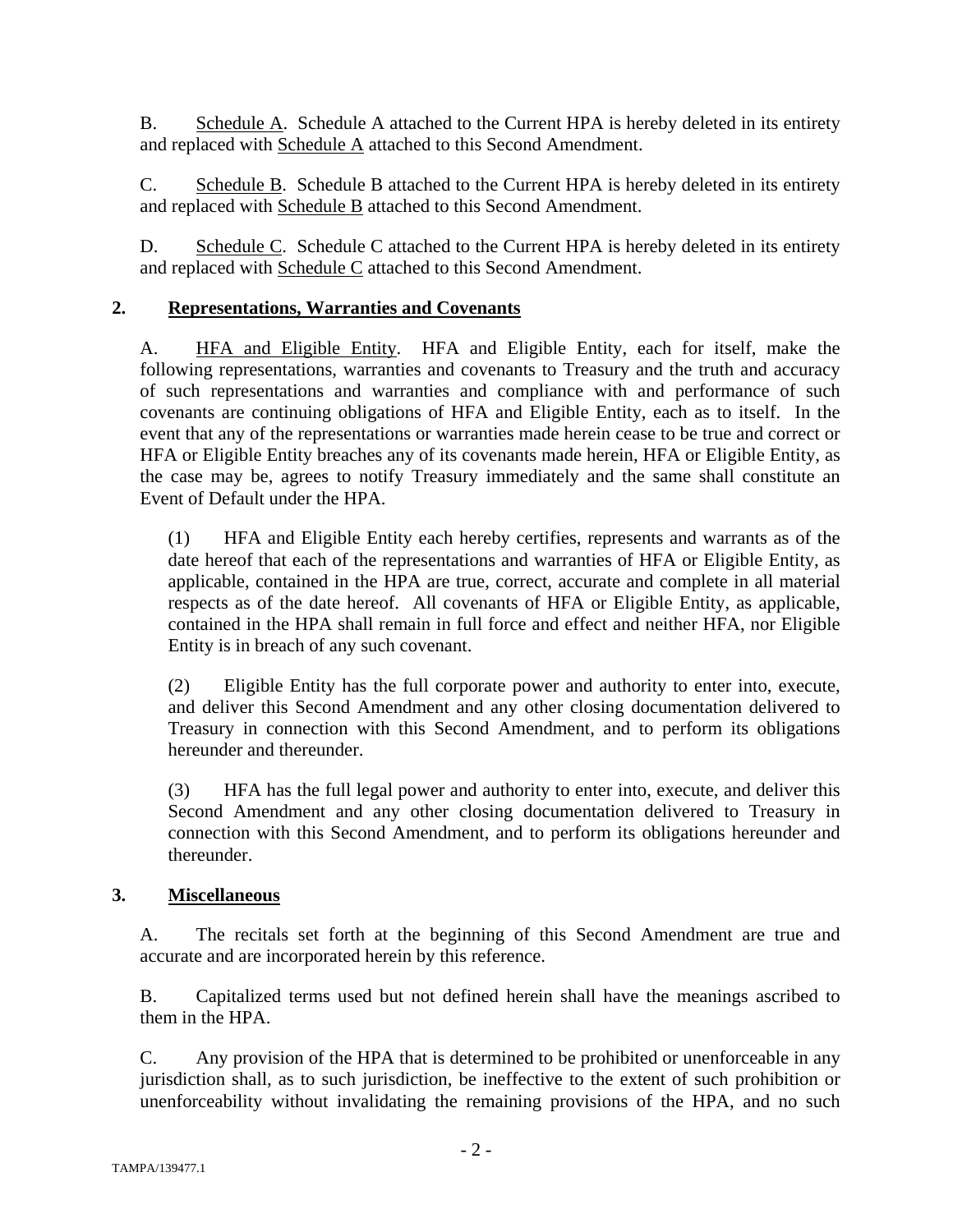prohibition or unenforceability in any jurisdiction shall invalidate such provision in any other jurisdiction.

D. This Second Amendment may be executed in two or more counterparts (and by different parties on separate counterparts), each of which shall be deemed an original, but all of which together shall constitute one and the same instrument. Facsimile or electronic copies of this Second Amendment shall be treated as originals for all purposes.

## [SIGNATURE PAGE FOLLOWS; REMAINDER OF PAGE INTENTIONALLY LEFT BLANK]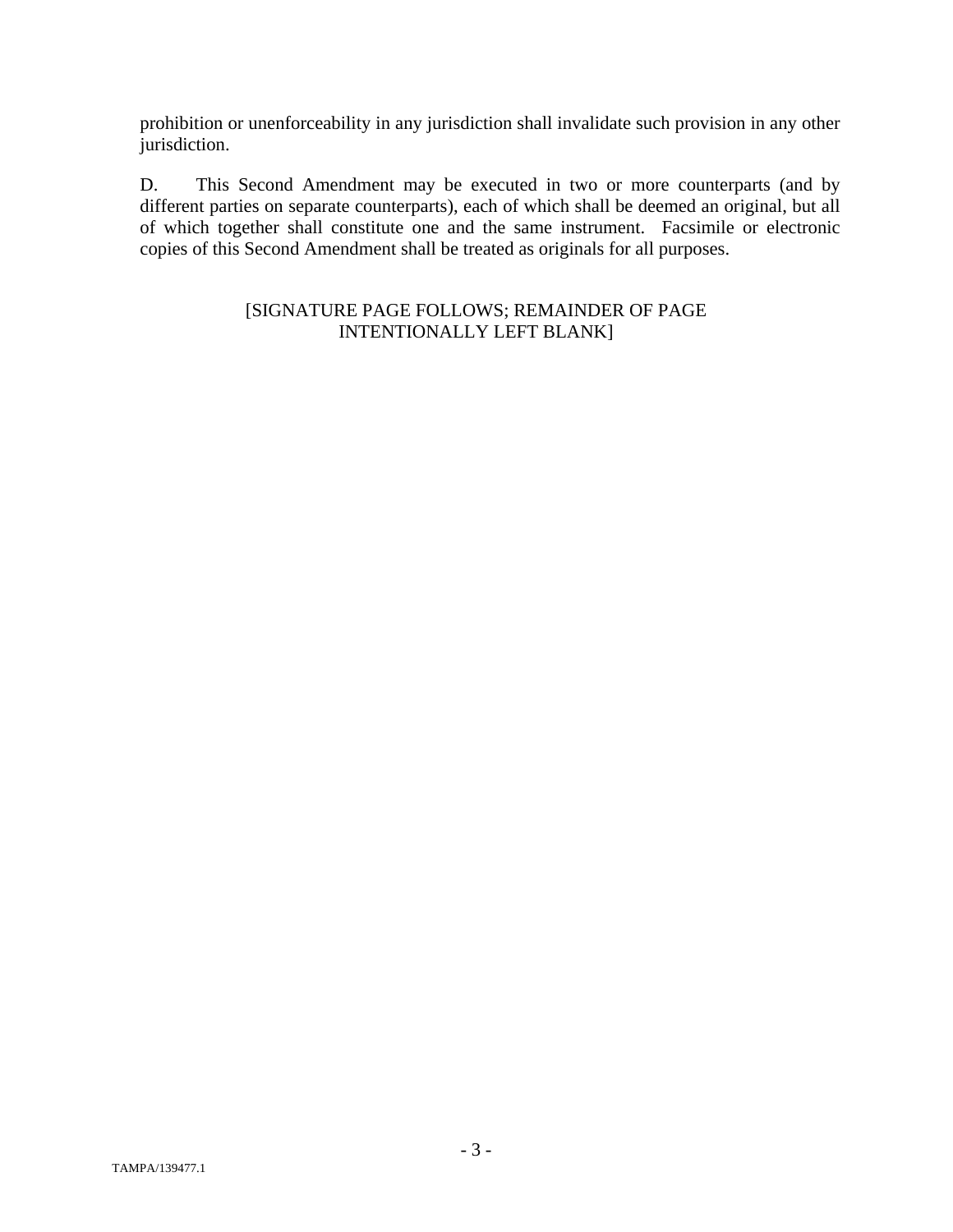**In Witness Whereof**, HFA, Eligible Entity and Treasury by their duly authorized officials hereby execute and deliver this Second Amendment to Commitment to Purchase Financial Instrument and HFA Participation Agreement as of the Amendment Date.

#### **HFA**: **TREASURY**:

#### MISSISSIPPI HOME CORPORATION UNITED STATES DEPARTMENT OF THE **TREASURY**

By: <u>/s/ Dianne Bolen</u> By: Name: Dianne Bolen Name: Timothy G. Massad

Title: Executive Director Title: Acting Assistant Secretary for Financial Stability

#### **ELIGIBLE ENTITY**:

MISSISSIPPI HOME CORPORATION

By: /s/ Dianne Bolen Name: Dianne Bolen Title: Executive Director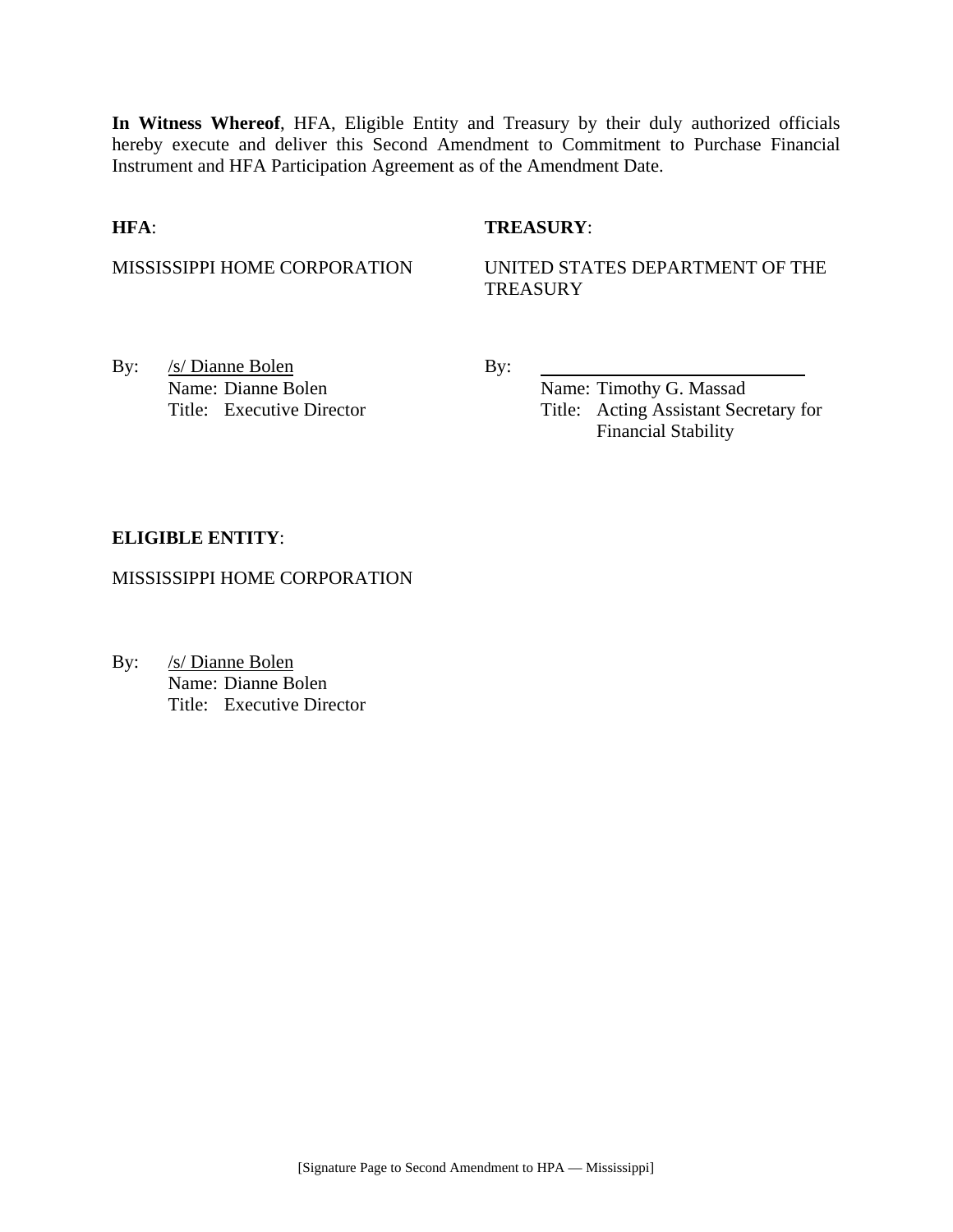In Witness Whereof, HFA, Eligible Entity and Treasury by their duly authorized officials hereby execute and deliver this Second Amendment to Commitment to Purchase Financial Instrument and HFA Participation Agreement as of the Amendment Date.

 $By:$ 

#### HFA:

#### TREASURY:

MISSISSIPPI HOME CORPORATION

UNITED STATES DEPARTMENT OF THE TREASURY

 $By:$ 

Name: Dianne Bolen Title: Executive Director

Name: Timothy G. Massad Title: Acting Assistant Secretary for Financial Stability

#### ELIGIBLE ENTITY:

MISSISSIPPI HOME CORPORATION

By:

Name: Dianne Bolen Title: Executive Director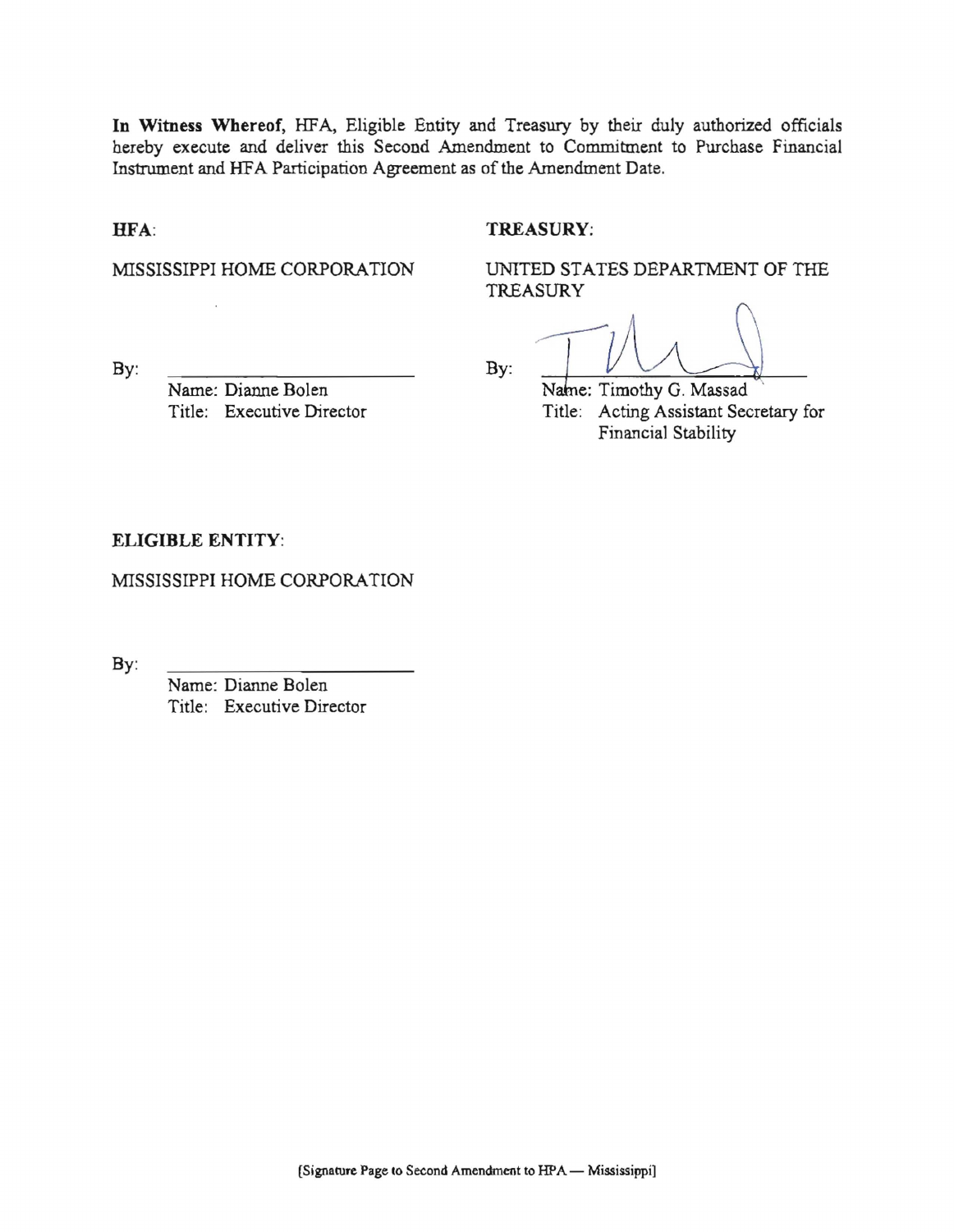# **EXHIBITS AND SCHEDULES**

Schedule A Basic Information<br>Schedule B Service Schedules

Schedule B Service Schedules<br>Schedule C Permitted Expenses

Permitted Expenses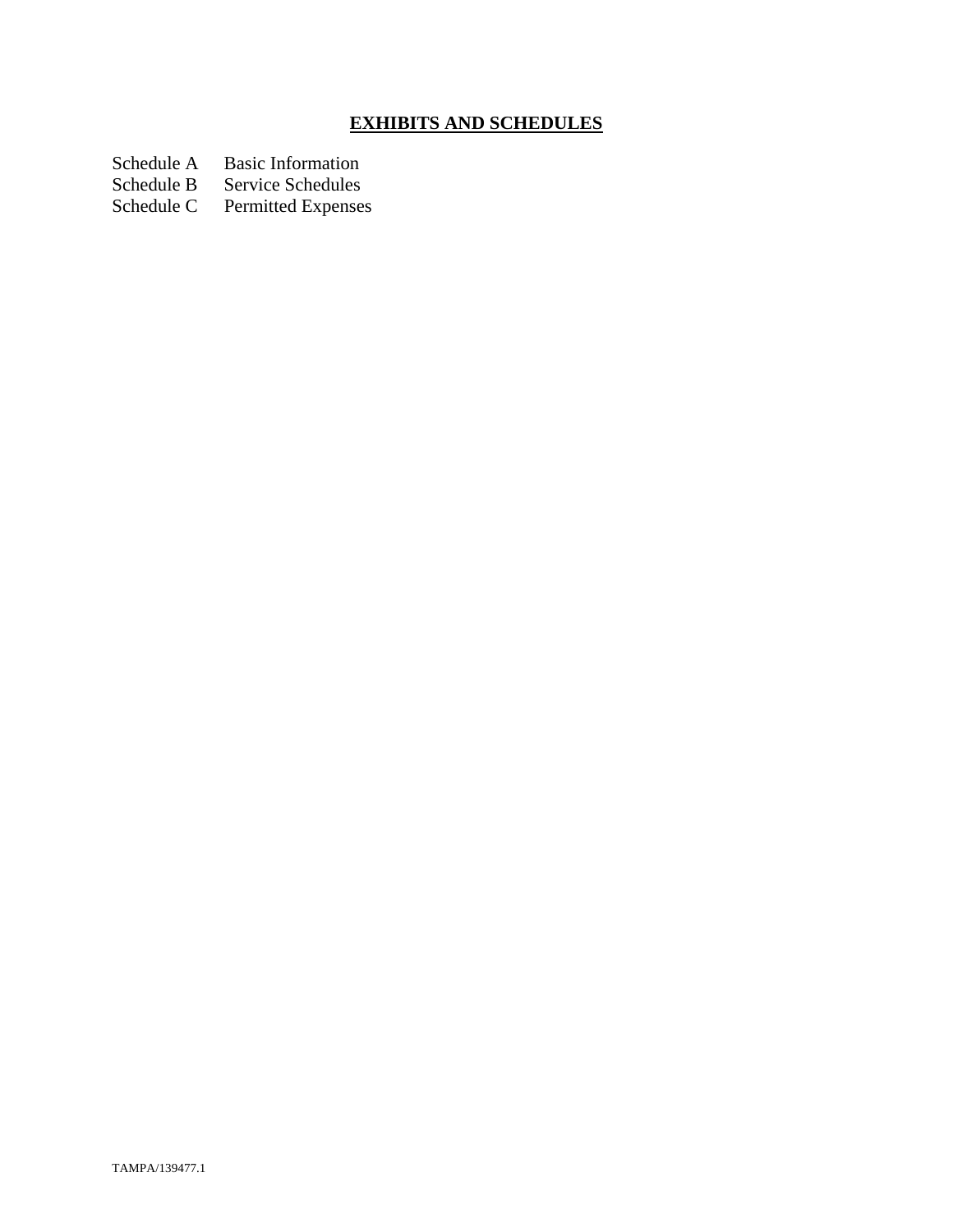### **SCHEDULE A**

## **BASIC INFORMATION**

| <b>Eligible Entity Information:</b>     |                                                                                                                                                                                                          |
|-----------------------------------------|----------------------------------------------------------------------------------------------------------------------------------------------------------------------------------------------------------|
| Name of the Eligible Entity:            | Mississippi Home Corporation <sup>1</sup>                                                                                                                                                                |
| Corporate or other organizational form: | public body corporate and politic, separate<br>and apart from the State of Mississippi<br>constituting a governmental instrumentality<br>under the constitution and laws of the State<br>of Mississippi. |
| Jurisdiction of organization:           | Mississippi                                                                                                                                                                                              |
| Notice Information:                     |                                                                                                                                                                                                          |
|                                         |                                                                                                                                                                                                          |
|                                         |                                                                                                                                                                                                          |
|                                         |                                                                                                                                                                                                          |
| <b>HFA</b> Information:                 |                                                                                                                                                                                                          |
| Name of HFA:                            | Mississippi Home Corporation <sup>1</sup>                                                                                                                                                                |
| Organizational form:                    | public body corporate and politic, separate<br>and apart from the State of Mississippi<br>constituting a governmental instrumentality<br>under the constitution and laws of the State<br>of Mississippi. |
| Date of Application:                    | September 1, 2010                                                                                                                                                                                        |
| Date of Action Plan:                    | September 1, 2010                                                                                                                                                                                        |

Notice Information: Same as notice information for Eligible

Program Participation Cap: \$101,888,323.00

Entity.

1

<sup>1</sup> References in the Agreement to the term "HFA" shall mean the Mississippi Home Corporation ("MHC") in its capacity as HFA as such term is used in the Agreement; and references in the Agreement to the term "Eligible Entity" shall mean MHC, in its capacity as Eligible Entity as such term is used in the Agreement.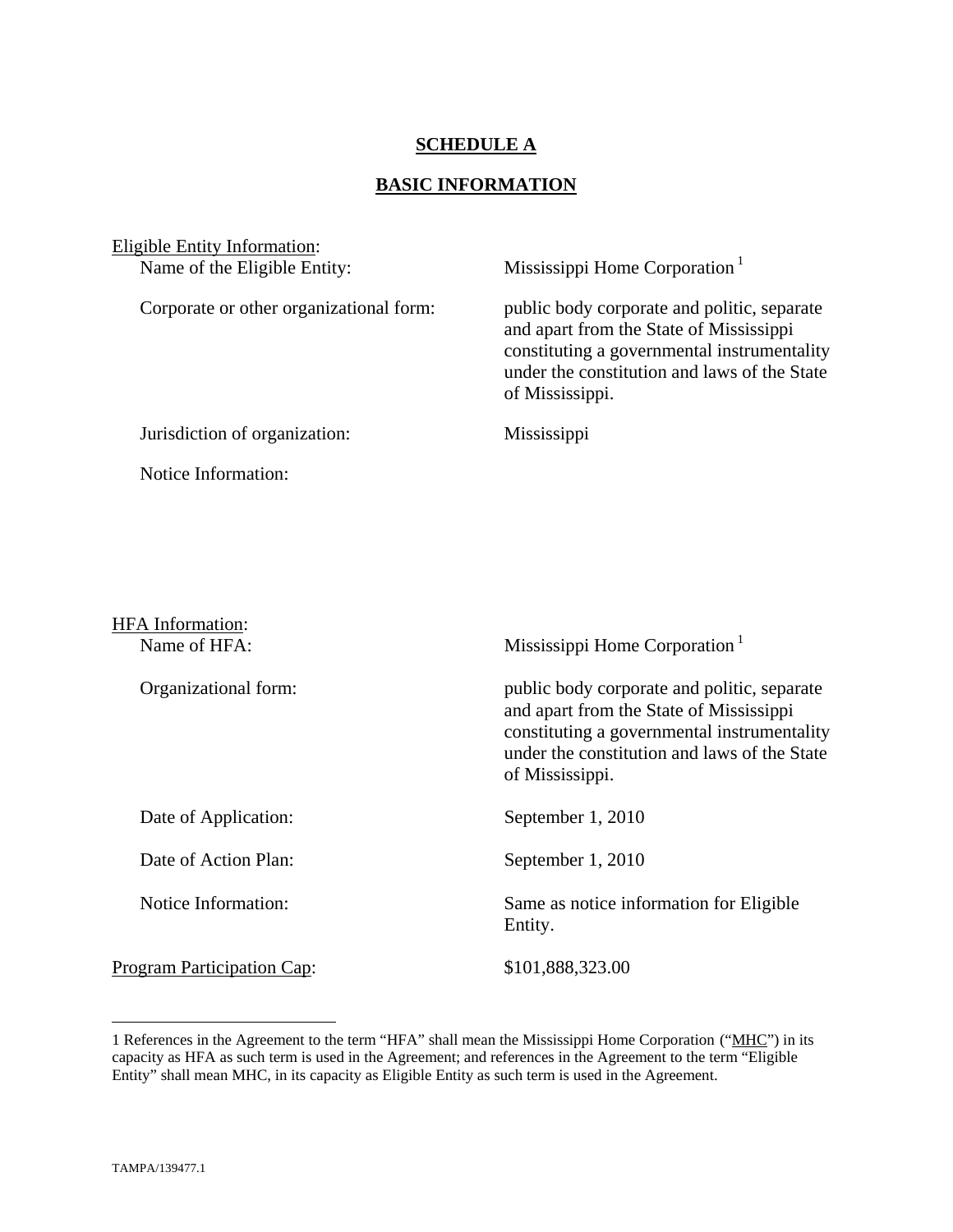| Portion of Program Participation Cap                                                |                                                                                                                                                           |
|-------------------------------------------------------------------------------------|-----------------------------------------------------------------------------------------------------------------------------------------------------------|
| <b>Representing Original HHF Funds:</b>                                             | \$38,036,950.00                                                                                                                                           |
| Portion of Program Participation Cap<br><b>Representing Unemployment HHF Funds:</b> | \$38,036,950.00                                                                                                                                           |
| Permitted Expenses:                                                                 | \$12,765,208.00                                                                                                                                           |
| <b>Closing Date:</b>                                                                | September 23, 2010                                                                                                                                        |
| <b>First Amendment Date:</b>                                                        | September 29, 2010                                                                                                                                        |
| <b>Second Amendment Date:</b>                                                       | December 16, 2010                                                                                                                                         |
| <b>Eligible Entity Depository Account Information:</b>                              | See account information set forth in the<br>Depository Account Control Agreement<br>between Treasury and Eligible<br>Entity<br>regarding the HHF Program. |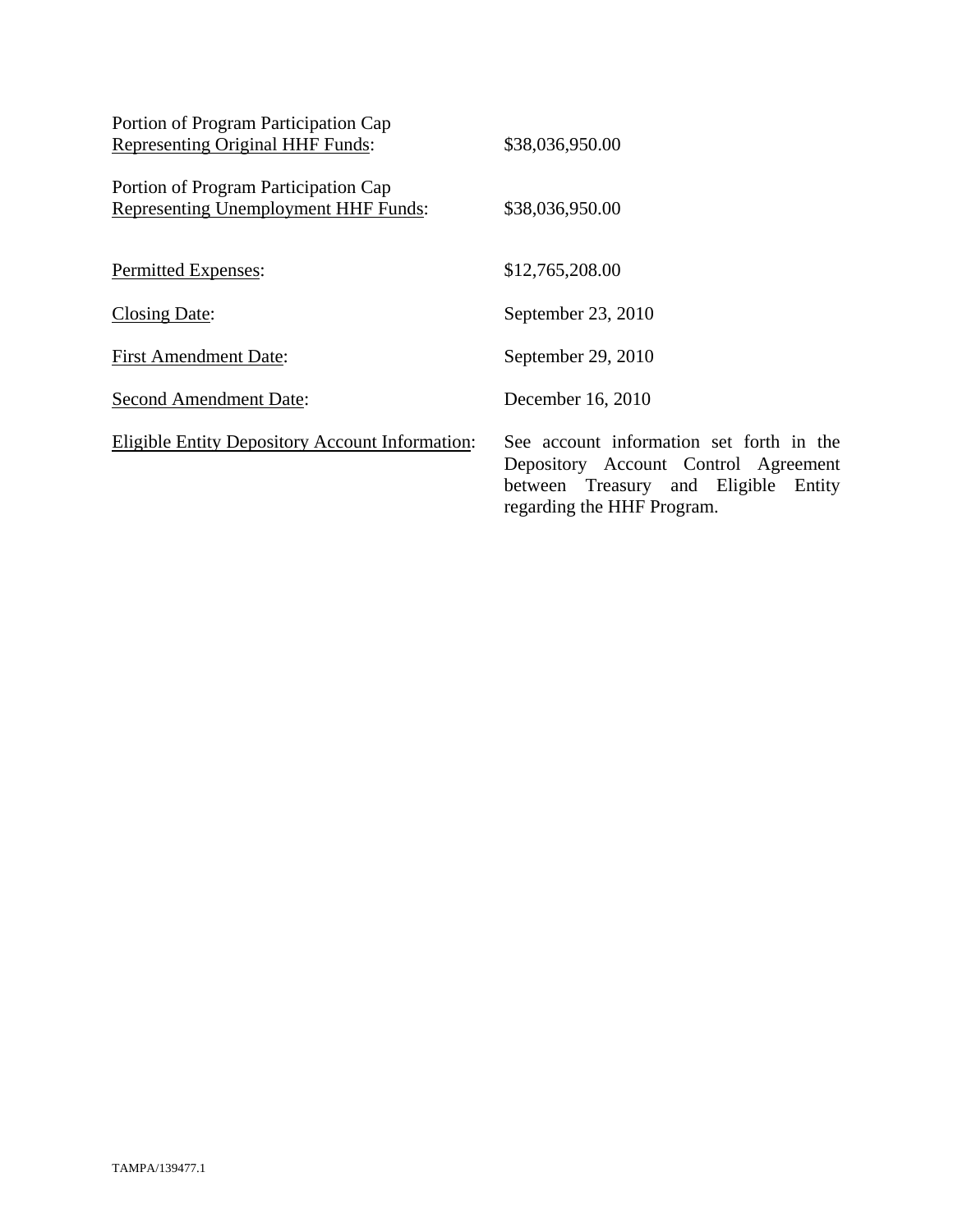## **SCHEDULE B**

### **SERVICE SCHEDULES**

The Service Schedules attached as Schedule B to the Current HPA are hereby deleted in their entirety and replaced with the attached Service Schedules (numbered sequentially as Service Schedule B-1, Service Schedule B-2, et. seq.), which collectively comprise Schedule B to the HPA.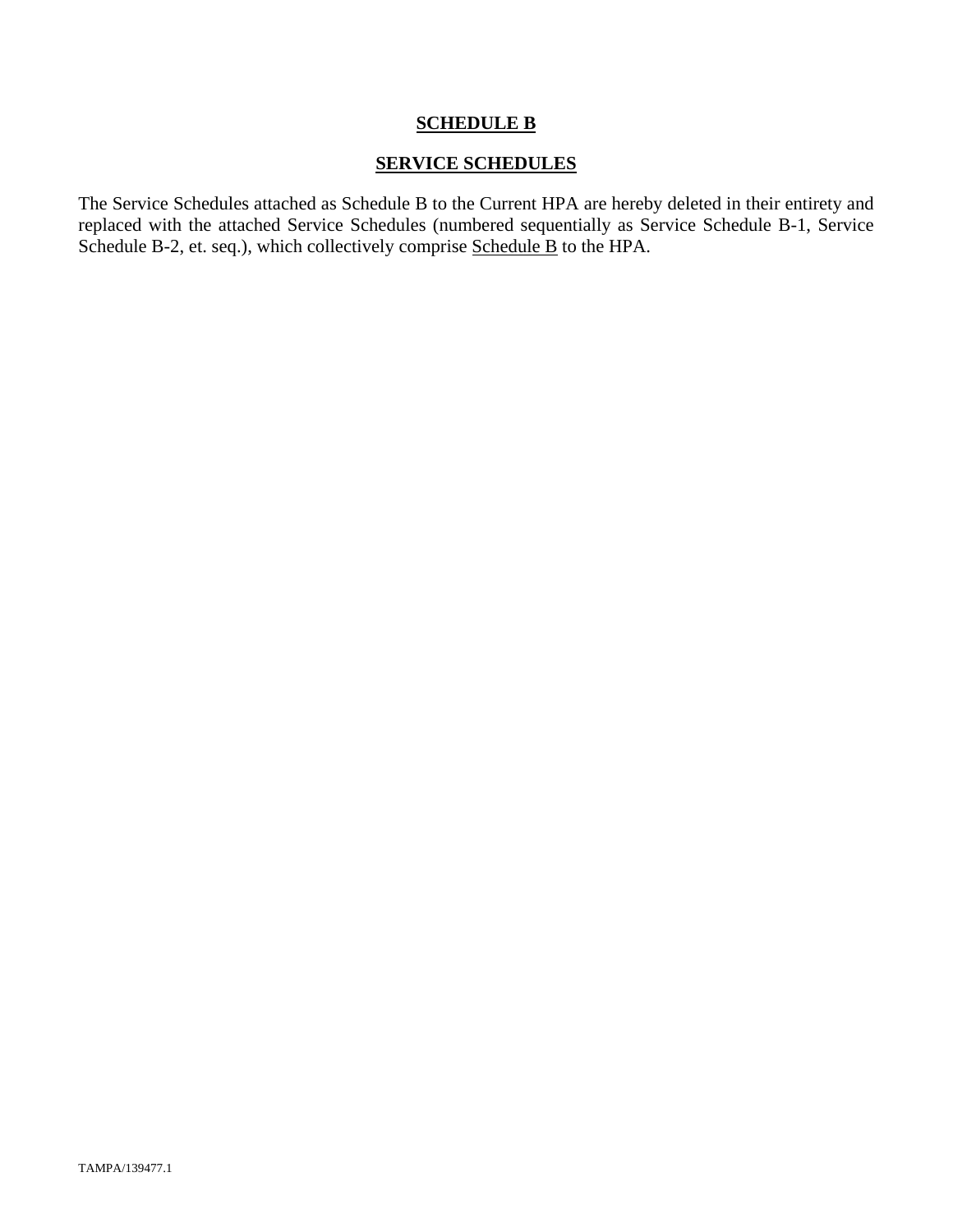## **SERVICE SCHEDULE B-1**

## **Mississippi Home Corporation**

## **Home Saver Program**

# **Summary Guidelines**

| 1. | <b>Program Overview</b>             | Mississippi Home Corporation (MHC) will offer its Home Saver                                                               |  |
|----|-------------------------------------|----------------------------------------------------------------------------------------------------------------------------|--|
|    |                                     | Program (HSP) to borrowers that are unemployed or                                                                          |  |
|    |                                     | substantially underemployed. MHC will pay 100% of the                                                                      |  |
|    |                                     | monthly mortgage payment for up to 12 months and up to an                                                                  |  |
|    |                                     | additional 12 months if a borrower (at their own expense) enters                                                           |  |
|    |                                     | an educational program that leads to a certification or degree                                                             |  |
|    |                                     | from one of the state's Community Colleges or a 4-year                                                                     |  |
|    |                                     | institution if the program can be completed within 24 months. If                                                           |  |
|    |                                     | borrower ceases to participate in the educational program within                                                           |  |
|    |                                     | the first 12 months, mortgage support continues through the first                                                          |  |
|    |                                     | 12 months. If borrower ceases to participate in the educational                                                            |  |
|    |                                     | program after 12 months, benefits end no later than end of                                                                 |  |
|    |                                     | quarter or semester the client stopped education program.                                                                  |  |
|    |                                     | Borrowers in distressed counties will be eligible for up to 6                                                              |  |
|    |                                     | additional months of monthly mortgage payment assistance to                                                                |  |
|    |                                     | find a job after they complete the educational program of their                                                            |  |
|    |                                     | choice. Assistance may also be provided to pay up to 6 months                                                              |  |
|    |                                     | of arrearage accumulated during a period of unemployment or                                                                |  |
|    |                                     | substantial underemployment. Borrowers will enter the HSP                                                                  |  |
|    |                                     | through the intake process of the housing counseling agencies                                                              |  |
|    |                                     | that MHC will contract with. MHC will not limit the monthly                                                                |  |
|    |                                     | mortgage payment amount per month, but will limit the total                                                                |  |
|    |                                     | HSP assistance to \$44,000. The assistance can be paid for a total                                                         |  |
|    |                                     | up to 30 months plus 6 months arrearage if necessary for a total                                                           |  |
|    |                                     | of 36 months maximum. The borrowers will not make any                                                                      |  |
|    |                                     |                                                                                                                            |  |
| 2. | <b>Program Goals</b>                | payments.<br>The goal of the HSP is to provide borrowers the time necessary                                                |  |
|    |                                     | to improve their chances of finding a job that pays them enough                                                            |  |
|    |                                     |                                                                                                                            |  |
| 3. | <b>Target Population /</b>          | to cover their monthly mortgage payments.<br>The HSP will allow borrowers in distressed counties, those with               |  |
|    | <b>Areas</b>                        | unemployment rates above 11.4% (Mississippi's June 2010                                                                    |  |
|    |                                     |                                                                                                                            |  |
|    |                                     | average unemployment rate) to receive up to 6 additional                                                                   |  |
|    |                                     | months of monthly mortgage payment assistance. Distressed<br>counties account for 79%, or 65 of Mississippi's 82 counties. |  |
|    |                                     |                                                                                                                            |  |
| 4. | <b>Program Allocation</b>           | \$89,123,115.00                                                                                                            |  |
|    | (Excluding<br><b>Administrative</b> |                                                                                                                            |  |
|    |                                     |                                                                                                                            |  |
|    | <b>Expenses</b> )                   |                                                                                                                            |  |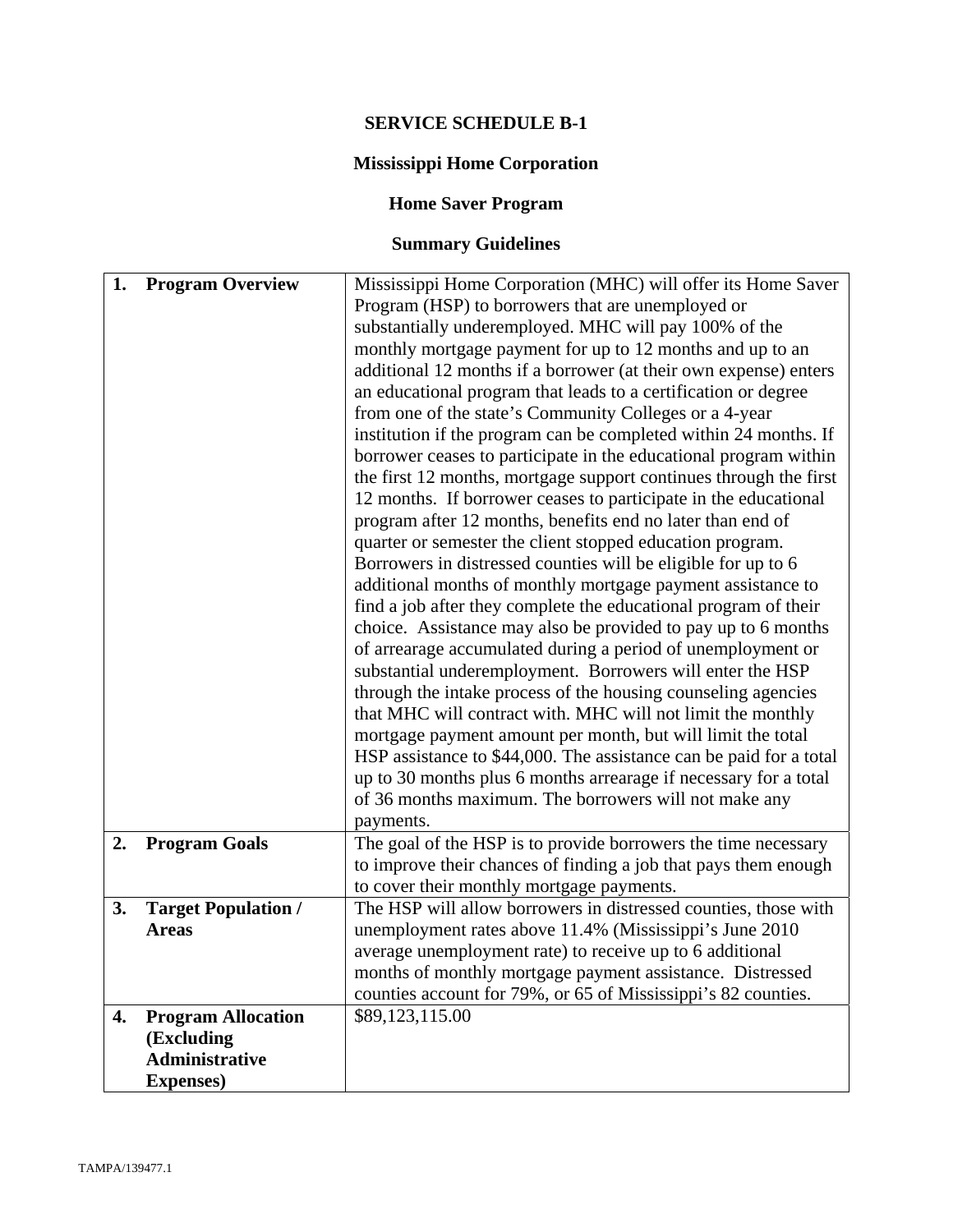| 5. | <b>Borrower Eligibility</b>    | The borrower must have a monthly mortgage payment that                                                                                                                                                                                                                    |  |
|----|--------------------------------|---------------------------------------------------------------------------------------------------------------------------------------------------------------------------------------------------------------------------------------------------------------------------|--|
|    | Criteria                       | they cannot afford due unemployment or substantial<br>underemployment that can be documented.                                                                                                                                                                             |  |
|    |                                |                                                                                                                                                                                                                                                                           |  |
|    |                                | The borrower must have a monthly mortgage payment<br>٠                                                                                                                                                                                                                    |  |
|    |                                | greater than 31 percent of gross monthly income and the<br>borrower must be a resident of the State of Mississippi.                                                                                                                                                       |  |
|    |                                |                                                                                                                                                                                                                                                                           |  |
|    |                                | The borrower must have a mortgage against the property and<br>be delinquent on their mortgage or face imminent risk of<br>default.                                                                                                                                        |  |
|    |                                | The maximum per household income level for participation<br>$\bullet$<br>must not exceed 120% of the Area or State Median Family<br>Income, whichever is greater and liquid asset limitations up<br>to three months of mortgage payments (excluding retirement<br>funds). |  |
|    |                                | The housing counseling agencies will determine eligibility<br>$\bullet$<br>and require all borrowers to submit a hardship affidavit<br>documenting inability to pay their mortgage.                                                                                       |  |
| 6. | <b>Property / Loan</b>         | The property must be located in the State of Mississippi.<br>٠                                                                                                                                                                                                            |  |
|    | <b>Eligibility Criteria</b>    | The property must be occupied as the borrower's primary<br>residence.                                                                                                                                                                                                     |  |
|    |                                | Borrower must have been the property owner for a minimum<br>٠<br>of 12 months prior to applying for HSP funds except if<br>borrower is seeking to use HAMP UP program, where<br>mortgage must have been closed prior to January 1, 2009.                                  |  |
|    |                                | The unpaid principal balance of first and second mortgage<br>must be no greater than the FHA limit of \$271,000 for a one-<br>unit dwelling.                                                                                                                              |  |
| 7. | <b>Program Exclusions</b>      | Household income exceeds 120% of the Area or State<br>Median Family Income.                                                                                                                                                                                               |  |
|    |                                | Total combined outstanding mortgage amounts exceed the                                                                                                                                                                                                                    |  |
|    |                                | FHA mortgage limits of \$271,000 for a one-unit dwelling.                                                                                                                                                                                                                 |  |
| 8. | <b>Structure of Assistance</b> | The HSP will be made available as assistance in the form of a                                                                                                                                                                                                             |  |
|    |                                | five-year, 0% interest, non recourse, non amortizing,<br>subordinate loan, secured by a junior lien recorded against the                                                                                                                                                  |  |
|    |                                | property, where 20% of the principal will be forgiven each year                                                                                                                                                                                                           |  |
|    |                                | so long as the eligible borrowers continue to occupy the house                                                                                                                                                                                                            |  |
|    |                                | as their primary residence and meet all terms and conditions of<br>the loan. This loan will only be repayable if the borrower sells                                                                                                                                       |  |
|    |                                | the property before the period expires and there is sufficient                                                                                                                                                                                                            |  |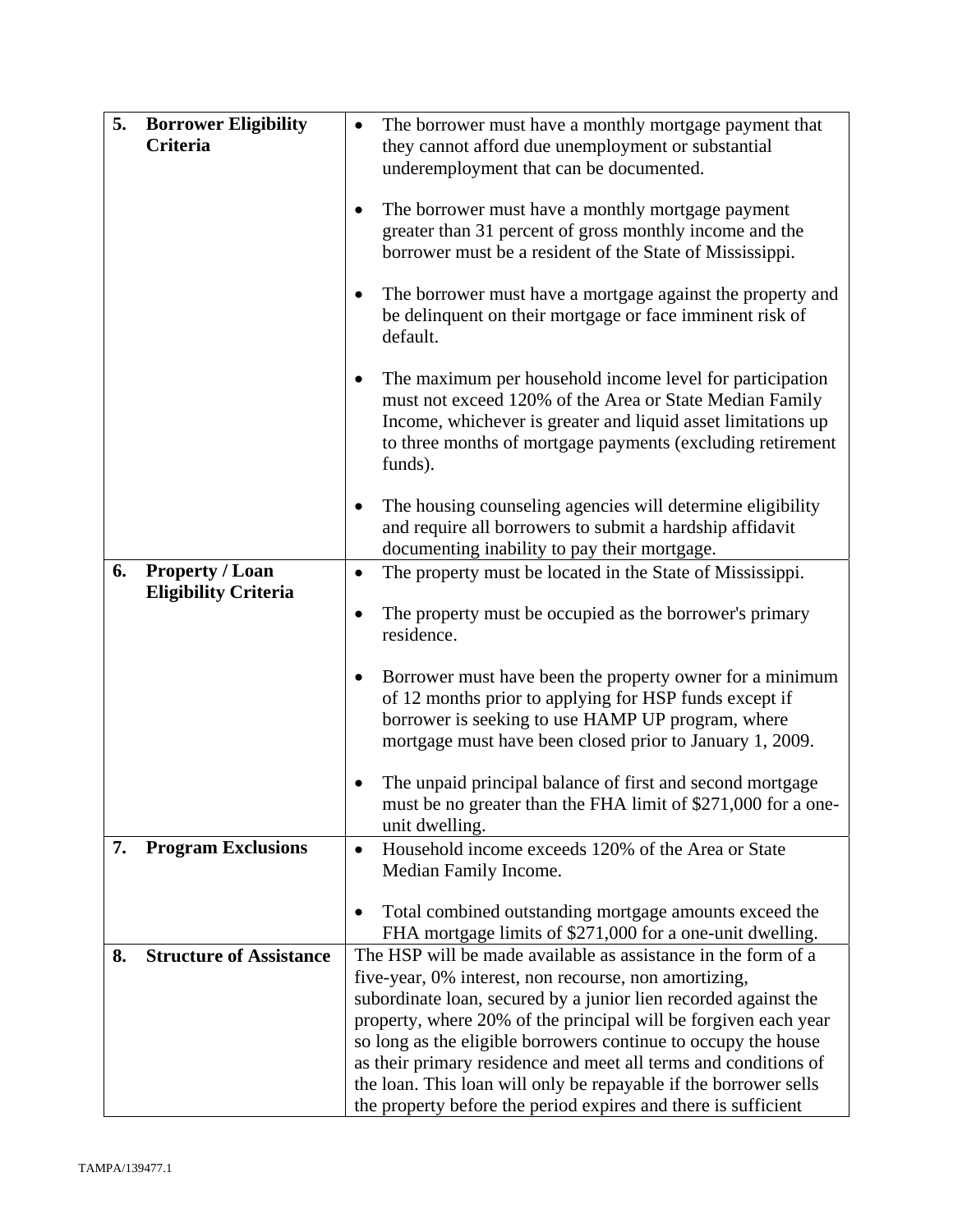|    |                                        | equity to pay the loan. All funds returned to the HSP will be                                                               |  |
|----|----------------------------------------|-----------------------------------------------------------------------------------------------------------------------------|--|
|    |                                        | recycled until December 31, 2017, thereafter they will be                                                                   |  |
|    |                                        | returned to Treasury.                                                                                                       |  |
| 9. | <b>Per Household</b>                   | The estimated median amount that the typical borrower will                                                                  |  |
|    | <b>Assistance</b>                      | receive is \$24,500. The maximum amount of assistance that a                                                                |  |
|    |                                        | borrower can receive from the HSP is: 1) \$22,000 during a 12-                                                              |  |
|    |                                        | month period; 2) \$36,000 during a 24-month period; and 3)                                                                  |  |
|    |                                        | \$44,000 for a 30-month period.                                                                                             |  |
|    | 10. Duration of Assistance             | In non-distressed counties, borrowers can receive: 1) a one time                                                            |  |
|    |                                        | payment of up to 6 months of arrearage accumulated during the                                                               |  |
|    |                                        | period of unemployment or substantial underemployment; 2) up                                                                |  |
|    |                                        | to 12-months of monthly mortgage payment assistance; and 3)                                                                 |  |
|    |                                        | up to 12 additional months for participation at their own expense                                                           |  |
|    |                                        | in an educational program that leads to a certification or degree                                                           |  |
|    |                                        | at one of the state's Community Colleges or a 4-year institution.                                                           |  |
|    |                                        | In distressed counties, borrowers can receive: 1) a one time                                                                |  |
|    |                                        | payment of up to 6 months of arrearage accumulated during the                                                               |  |
|    |                                        | period of unemployment or substantial underemployment; 2) up                                                                |  |
|    |                                        | to 12-months of monthly mortgage payment assistance; 3) up to                                                               |  |
|    |                                        | 12 additional months for participation in an educational program                                                            |  |
|    |                                        | that leads to a certification or degree at one of the state's                                                               |  |
|    |                                        | Community Colleges or a 4-year institution; and 4) up to 6                                                                  |  |
|    |                                        | additional months for extended job search after completion of an                                                            |  |
|    |                                        | educational program that leads to a certification or degree at one                                                          |  |
|    |                                        | of the state's Community Colleges or a 4-year institution.                                                                  |  |
|    |                                        | Assistance will end when: 1) the HSP term ends; 2) the eligible                                                             |  |
|    |                                        | borrower becomes able to resume payments; 3) the eligible                                                                   |  |
|    |                                        | borrower sells or abandons the property, or; 4) an unanticipated                                                            |  |
|    |                                        | event occurs deeming the eligible borrower or the property                                                                  |  |
|    |                                        | ineligible to receive assistance, i.e., death or fire. Assistance                                                           |  |
|    |                                        | will end no later than end of quarter or semester if a borrower                                                             |  |
|    |                                        | stopped education program.                                                                                                  |  |
|    | 11. Estimated Number of                | The HSP will assist approximately 3,800 borrowers.                                                                          |  |
|    | Participating                          |                                                                                                                             |  |
|    | <b>Households</b>                      |                                                                                                                             |  |
|    | 12. Program Inception /                | MHC will launch a pilot program within 30 days after approval                                                               |  |
|    | <b>Duration</b>                        | from the Treasury, and the full program within 120 days after                                                               |  |
|    |                                        | approval. The HSP will be available to offer assistance up to 3                                                             |  |
|    |                                        | years from inception.                                                                                                       |  |
|    |                                        | MHC expects that some borrowers will come out of the National                                                               |  |
|    | 13. Program Interactions               | Foreclosure Mitigation Counseling program, which program is                                                                 |  |
|    | with Other Programs<br>(e.g. other HFA | not funded with HHF funds.                                                                                                  |  |
|    |                                        |                                                                                                                             |  |
|    | programs)                              |                                                                                                                             |  |
|    | 14. Program Interactions<br>with HAMP  | Borrowers would still be eligible for HSP funds if eligible under<br>HAMP UP. HSP assistance will be available to borrowers |  |
|    |                                        |                                                                                                                             |  |
|    |                                        | preceding or following UP assistance.                                                                                       |  |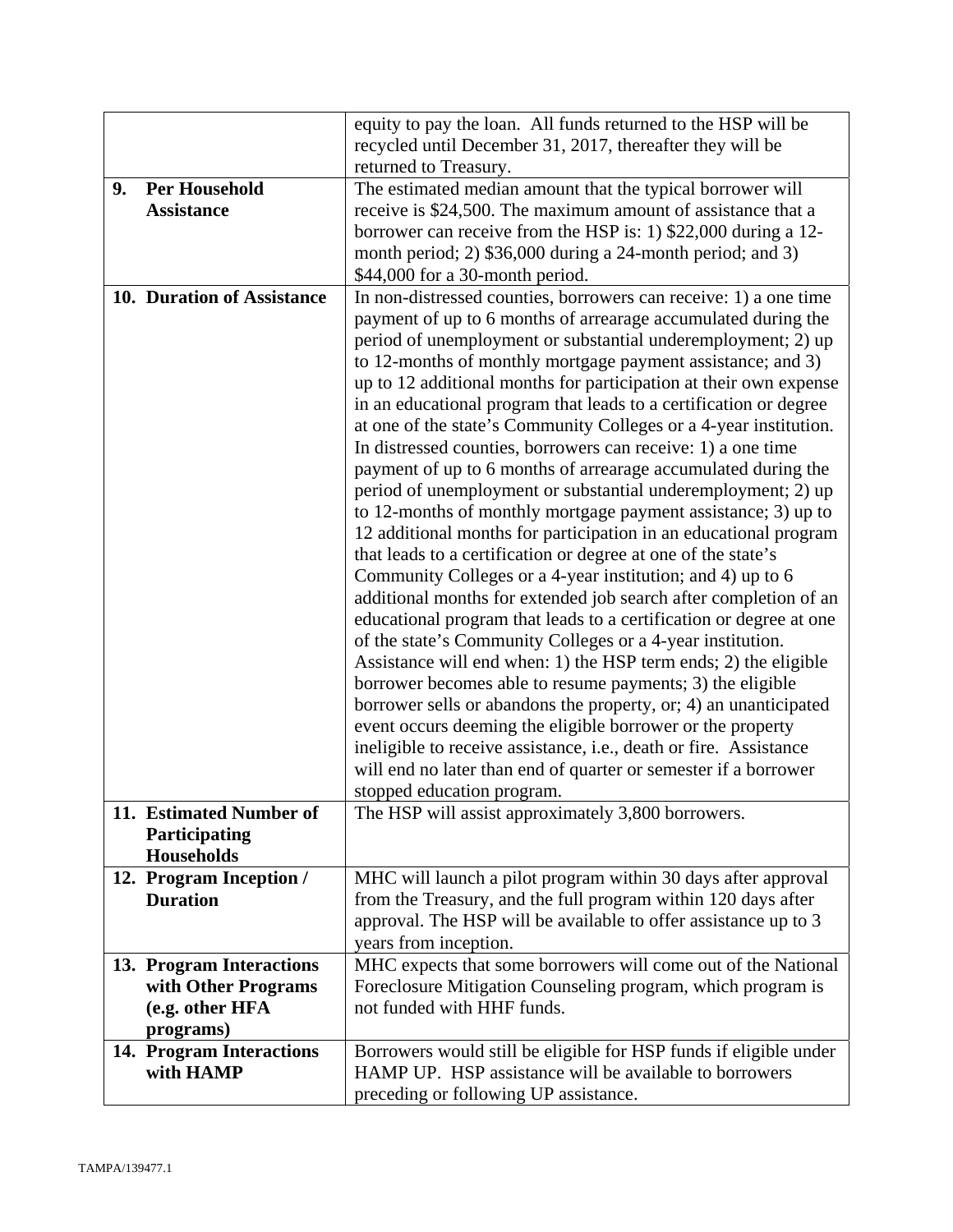|                        | <b>15. Program Leverage with   MHC</b> will not solicit matching funds for the HSP due to the |           |
|------------------------|-----------------------------------------------------------------------------------------------|-----------|
| <b>Other Financial</b> | short time frame required to submit the HHF application.                                      |           |
| <b>Resources</b>       |                                                                                               |           |
| 16. Qualify as an      | $\overline{\mathsf{d}}$ Yes                                                                   | $\Box$ No |
| Unemployment           |                                                                                               |           |
| Program                |                                                                                               |           |